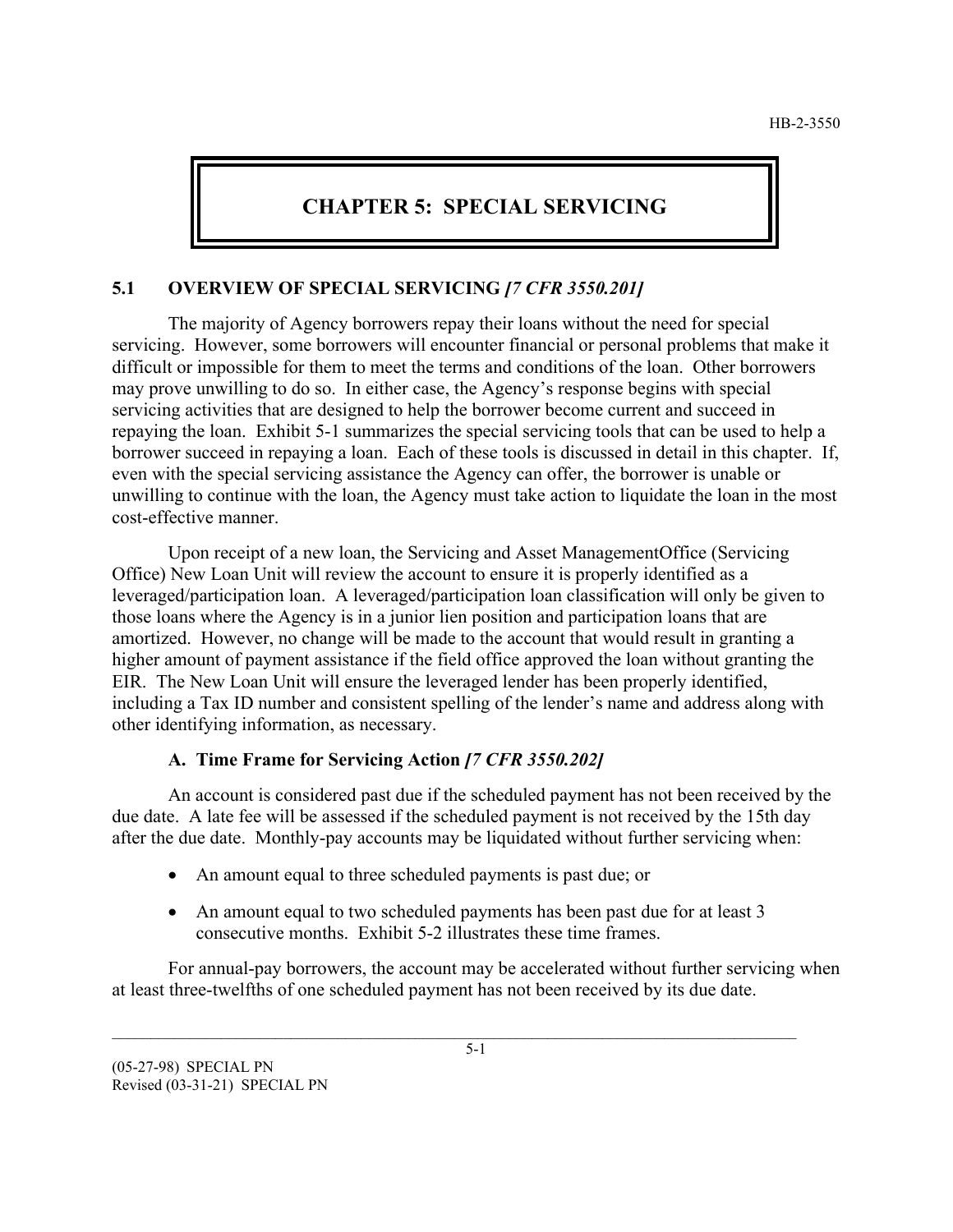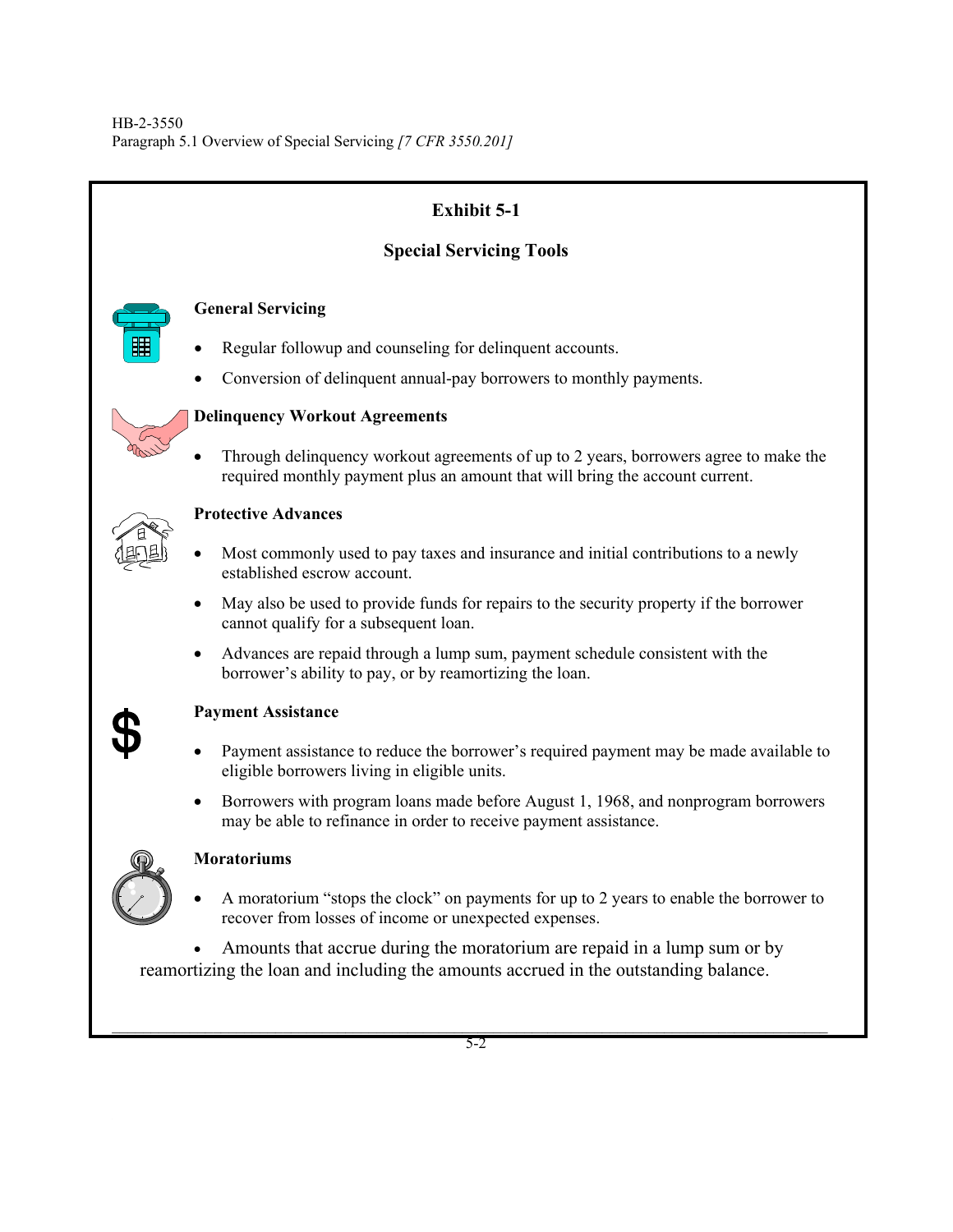Paragraph 5.1 Overview of Special Servicing *[7 CFR 3550.201]*

| <b>Exhibit 5-2</b>                                                                                                                                                                                             |                                                                                        |                                                                        |                               |
|----------------------------------------------------------------------------------------------------------------------------------------------------------------------------------------------------------------|----------------------------------------------------------------------------------------|------------------------------------------------------------------------|-------------------------------|
| <b>Illustration of Past Due Time Frames</b>                                                                                                                                                                    |                                                                                        |                                                                        |                               |
| Scheduled payment due is \$400 (principal and interest portion equals \$325; taxes and insurance portion<br>equals \$75.)                                                                                      |                                                                                        |                                                                        |                               |
| Example 1:                                                                                                                                                                                                     | An amount equal to 3 scheduled payments is past due.                                   |                                                                        |                               |
|                                                                                                                                                                                                                |                                                                                        |                                                                        | Account<br><b>Balance Due</b> |
|                                                                                                                                                                                                                | April 1:                                                                               | No payment is received.                                                | \$400                         |
|                                                                                                                                                                                                                | April 2:                                                                               | This account is past due.                                              |                               |
|                                                                                                                                                                                                                | April 16:                                                                              | A late fee will be assessed.                                           | \$413                         |
|                                                                                                                                                                                                                | May 1:                                                                                 | No payment is received.                                                | \$813                         |
|                                                                                                                                                                                                                | May 16:                                                                                | A second late fee will be assessed.                                    | \$826                         |
|                                                                                                                                                                                                                | June 1:                                                                                | No payment is received.                                                | \$1,226                       |
|                                                                                                                                                                                                                | June 2:                                                                                | An amount equal to 3 scheduled payments is past due.                   | \$1,226                       |
| Example 2:                                                                                                                                                                                                     | An amount equal to 2 scheduled payments is past due for at least 3 consecutive months. |                                                                        |                               |
|                                                                                                                                                                                                                |                                                                                        |                                                                        | Account                       |
|                                                                                                                                                                                                                |                                                                                        |                                                                        | <b>Balance Due</b>            |
|                                                                                                                                                                                                                | April 1:                                                                               | No payment is received.                                                | \$400                         |
|                                                                                                                                                                                                                | April 2:                                                                               | This account is past due.                                              |                               |
|                                                                                                                                                                                                                | April 16:                                                                              | A late fee will be assessed.                                           | \$413                         |
|                                                                                                                                                                                                                | May 1:                                                                                 | Borrower pays \$200.                                                   | \$613                         |
|                                                                                                                                                                                                                | May 16                                                                                 | A late fee will be assessed.                                           | \$626                         |
|                                                                                                                                                                                                                | June 1:                                                                                | No payment is received.                                                | \$1,026                       |
|                                                                                                                                                                                                                | June 2:                                                                                | An amount equal to 2 scheduled payments<br>is past due - first month.  |                               |
|                                                                                                                                                                                                                | June 16:                                                                               | A late fee is assessed.                                                | \$1,039                       |
|                                                                                                                                                                                                                | July $1$ :                                                                             | Borrower pays \$300.                                                   | \$1,139                       |
|                                                                                                                                                                                                                | July 2:                                                                                | An amount equal to 2 scheduled payments<br>is past due - second month. |                               |
|                                                                                                                                                                                                                | July $16$ :                                                                            | A late fee is assessed.                                                | \$1,152                       |
|                                                                                                                                                                                                                |                                                                                        | August 1: Borrower pays \$400.                                         | \$1,152                       |
|                                                                                                                                                                                                                |                                                                                        | August 2: An amount equal to 2 scheduled payments                      |                               |
|                                                                                                                                                                                                                |                                                                                        | is past due -- third month.                                            |                               |
| NOTE: These examples are presented to illustrate the time frame in which the Agency could initiate<br>liquidation without further servicing. But in practice, the Agency should intervene with other servicing |                                                                                        |                                                                        |                               |

(05-27-98) SPECIAL PN Revised (03-31-21) SPECIAL PN

actions well before the date that liquidation is permitted.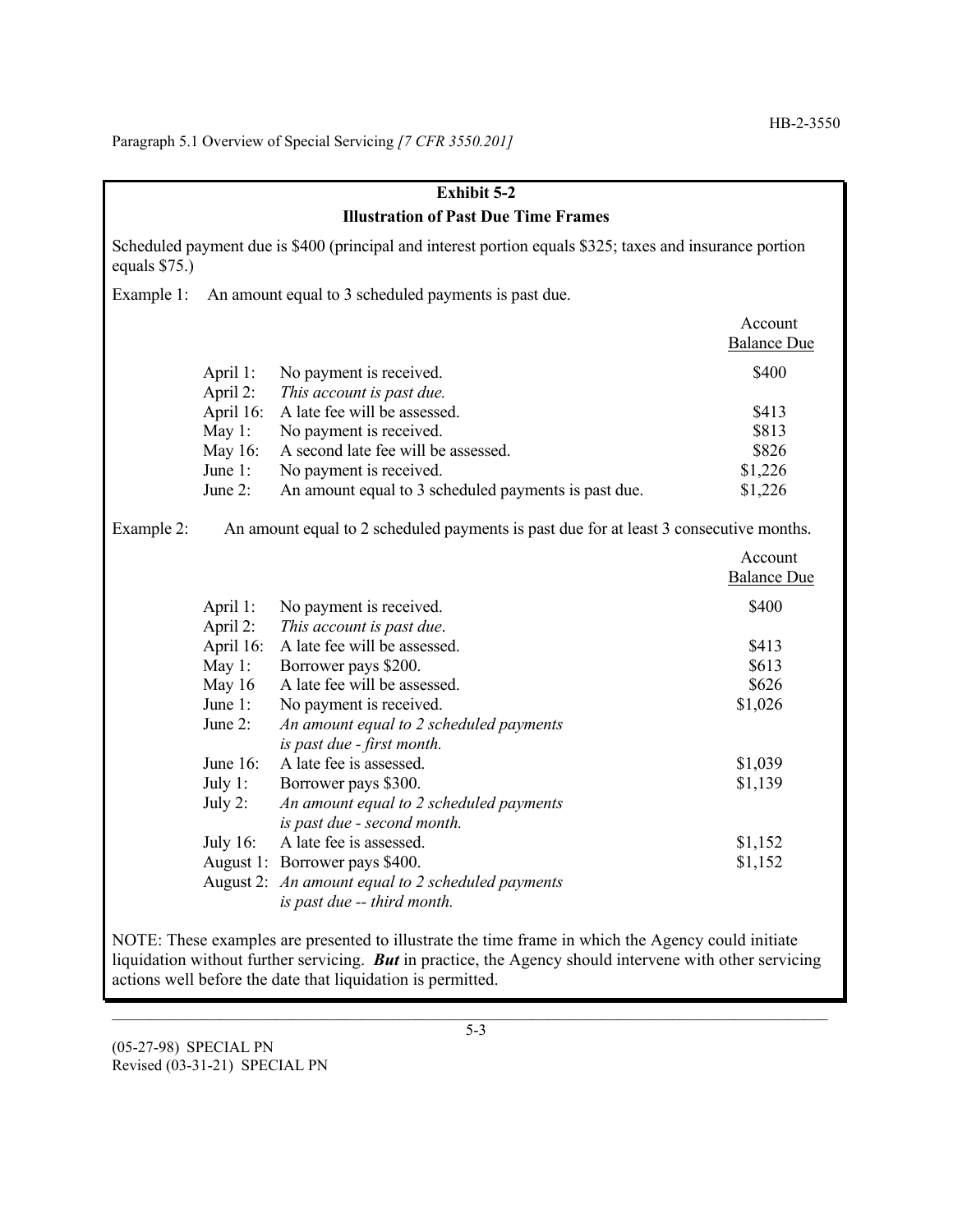HB-2-3550 Paragraph 5.1 Overview of Special Servicing *[7 CFR 3550.201]*

## **B. Identifying Special Servicing Accounts**

Accounts that require special servicing should be identified well before either of these thresholds has been reached. In some instances, the borrower may notify the Servicing Office of a problem, such as the loss of employment, even before a single payment has been missed. In the case of a leveraged/participation loan the lender may contact the Agency when the borrower is past due on their account, before a single payment is missed on the Agency debt. In other cases, the Servicing Office will initiate regular followup and counseling with the borrower because of past due amounts. Generally, any borrower with past due amounts equal to two scheduled payments should be referred to a counselor for special servicing.

## **C. Developing a Servicing Strategy**

The circumstances of each borrower are unique, and the servicing strategy for each should be tailored to the individual circumstances. The special servicing tools in this chapter often may be used in combination.

For each special servicing account, the Servicing Office must work with the borrower to develop a reasonable servicing strategy



with the borrower. Servicers must carefully document the strategy and each contact with the borrower.

It is important when servicing

## **Example - Combining Special Servicing Tools**

A borrower who loses employment may become delinquent before contacting the Servicing Office for assistance. Such a borrower may be eligible for new or increased payment subsidies or be eligible for a moratorium. Alternatively, the borrower may require a delinquency workout agreement to correct the past due amount.

A borrower may need a moratorium on payments in the case of a serious illness of a household member. The borrower may also need to reamortize the loan at the end of the moratorium period.

leveraged/participation loans that the Agency be aware of the account status of the other lender. The Servicing Office will attempt to contact the borrower to determine why they are having difficulty making payments to the Agency and the status of the leveraged/participation loan. The Servicing Office will review the borrower's financial situation and determine the servicing action to take on the Agency debt that may include payment assistance and moratorium, Delinquency Workout Agreement, Promise to Pay, or protective advance. If the borrower is past due on the leveraged/participation loan, the Servicing Office must also consider servicing options available from the other lender to bring the account current when working with the borrower on the past due Agency debt.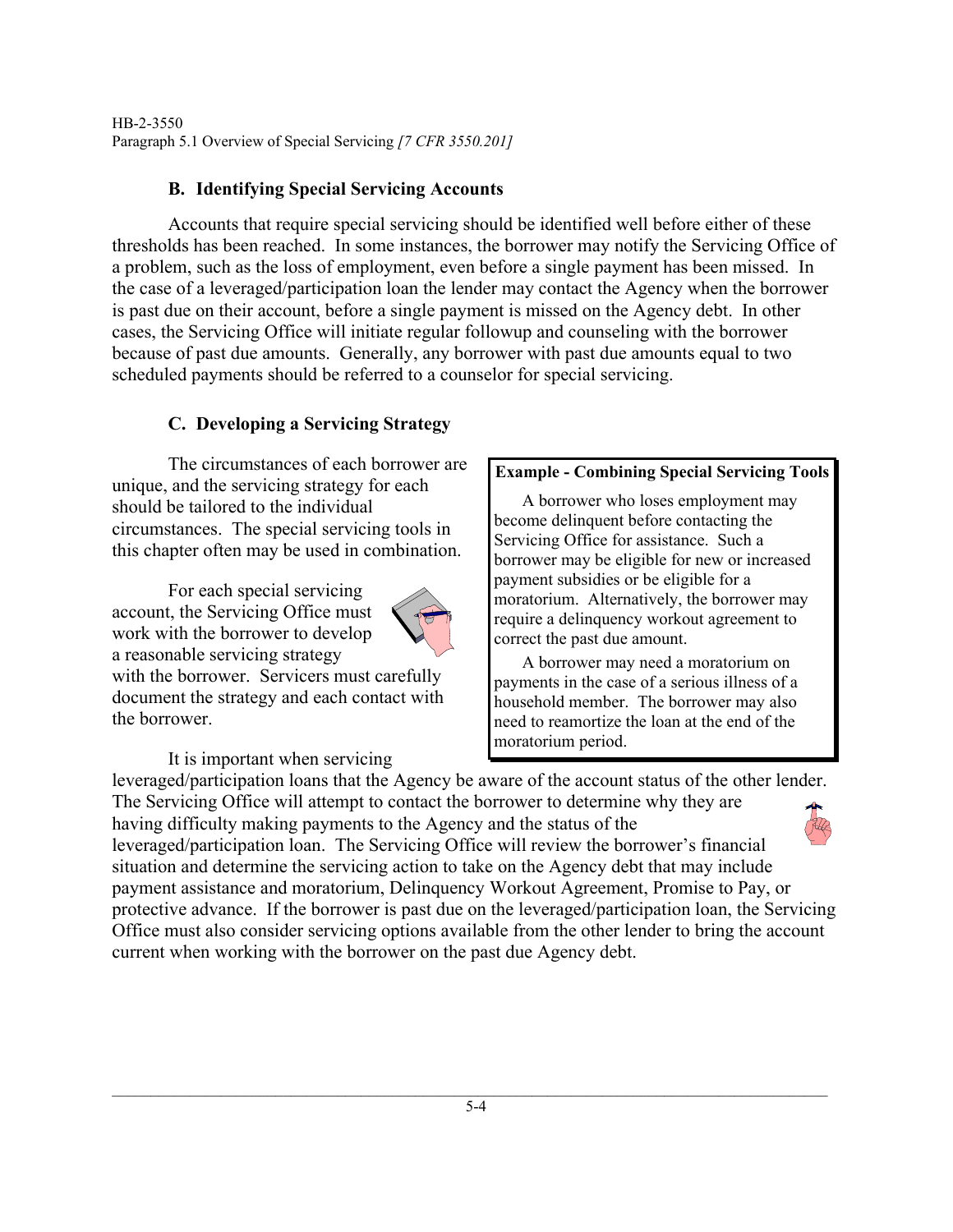Paragraph 5.1 Overview of Special Servicing *[7 CFR 3550.201]*

#### **D. Borrowers Who Have Filed for Bankruptcy**

All servicing actions connected with a borrower who has filed for bankruptcy protection under any Chapter of the Bankruptcy Code should be handled on a case-by-case basis, with advice from the Office of General Counsel (OGC). This paragraph summarizes the key concepts

surrounding the types of bankruptcies that most frequently affect Agency servicing actions.

When a borrower files a petition under the Bankruptcy Code, the court initially prohibits further collection actions by creditors

#### **Cease Collections**

Servicing Office must not pursue collection activities for borrowers who have filed for bankruptcy.

by entering a stay. If the Servicing Office receives the petition, it should be forwarded to OGC with any supporting materials. When a borrower has filed for bankruptcy protection, the Servicing Office should obtain a Notice of Commencement of Bankruptcy from the bankruptcy court to document the bankruptcy activity for the borrower's file.

The Servicing Office should continue to send monthly statements to borrowers who have filed for bankruptcy unless notified by OGC to stop sending statements to borrowers in a particular jurisdiction. All other collection actions must be discontinued until approved by OGC. Payments made voluntarily by the borrower should be accepted.

#### **SCRA OF 2003**

Determine if borrower is protected by the Sevicemembers Civil Relief Act of 2003. Check **CUS/CRE** screen in LoanServ. Field name: SCRA.

The Agency does not need to attend bankruptcy proceedings unless OGC advises it. If an Agency presence is required, Field Staff should be asked to attend the proceedings.

#### *1. Proof of Claim*

*Official Bankruptcy Form 10, Proof of Claim* is used to itemize the Agency's claims against the borrower for the bankruptcy court. It must be filed within 180 days after the date the bankruptcy was filed, unless the date is changed by the bankruptcy court. No *Proof of Claim* needs to be submitted for Chapter 7 no-asset cases or in cases where OGC determines that the Agency's claim, exclusive of recapture, is fully secured.

#### *2. Chapter 13 Cases*

Under a Chapter 13 bankruptcy plan, the borrower will continue to make scheduled monthly payments during the life of the plan. If the borrower was in default on an Agency debt at the time the plan was developed, the plan should specify a schedule under which the borrower will repay the delinquent amount during the term of the plan.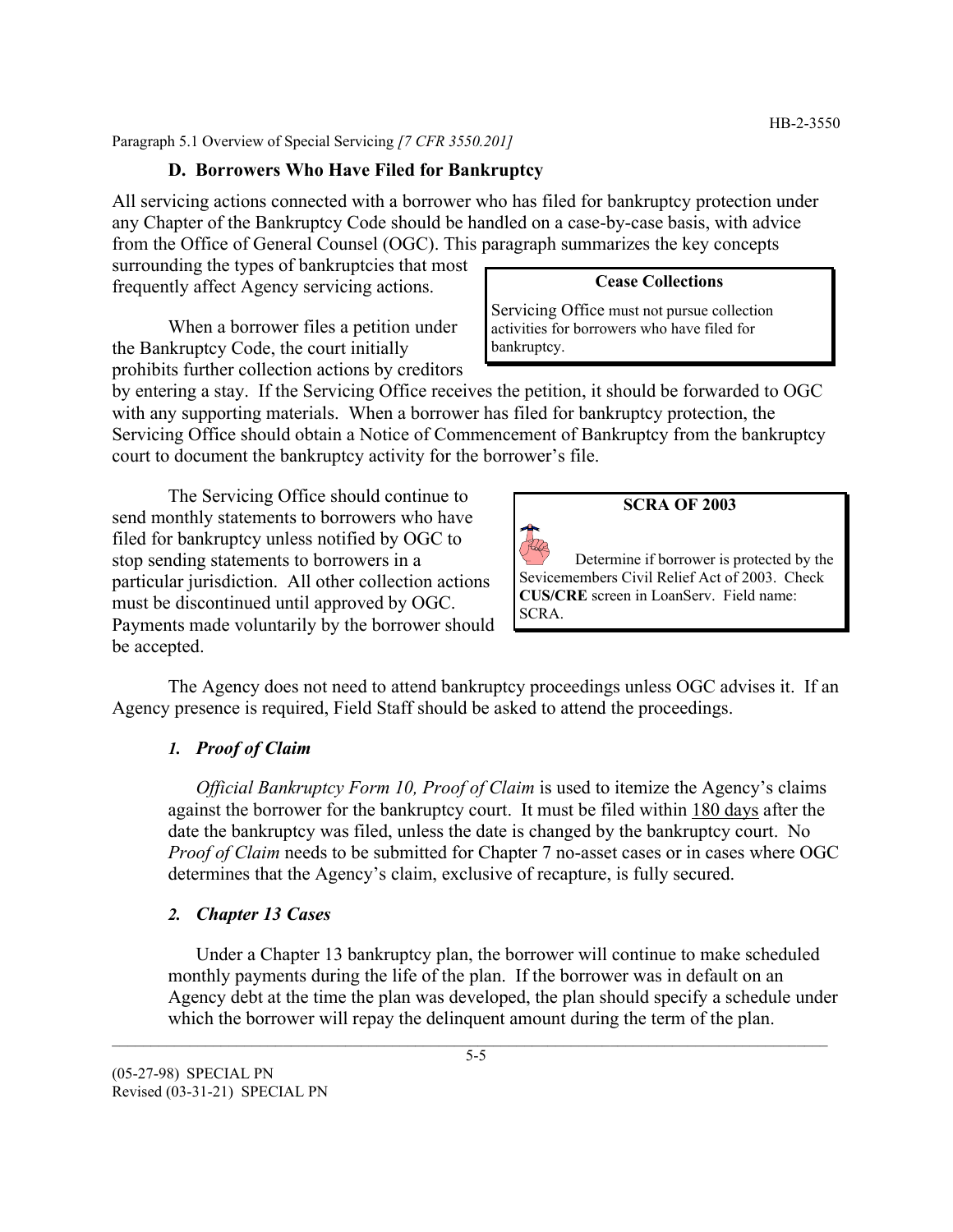The Servicing Office may use special servicing actions, such as granting payment assistance or a moratorium, to help the borrower make scheduled monthly payments. If a borrower does not make scheduled payments according to the plan, the Servicing Office should request OGC guidance in working with the bankruptcy court to resolve the problem. The Agency is not permitted to accelerate the account without the consent of the bankruptcy court, even if the borrower meets the Agency's criteria for liquidation.

Normal servicing may be resumed when the stay is terminated and the trustee has released any interest in the Agency's security. This will automatically occur when the bankruptcy case is dismissed and closed or the plan is complete and the case is closed.

#### *3. Chapter 7 Cases*

Under Chapter 7 bankruptcy, the borrower is given the option to liquidate property that he or she can no longer financially retain which may include the Agency's security property. The Agency is not permitted to accelerate the account without the consent of the bankruptcy court, even if the borrower meets the Agency's criteria for liquidation, until the property is no longer property of the bankruptcy estate. Property will cease to be part of the bankruptcy estate if the property is abandoned by the bankruptcy trustee and the borrower receives a discharge or, if the property has not been abandoned, on the earliest to occur of: (1) the date the case is closed; (2) the date the bankruptcy is dismissed; or (3) the date the debtor receives a discharge.

If the borrower will retain the security property, the Servicing Office should request that the borrower execute a "reaffirmation agreement." Under this agreement, the borrower promises to resume payments to the Agency once the bankruptcy case is discharged and would again be personally liable for the debt. If the borrower does not execute a reaffirmation agreement before discharge, *Handbook Letter 102(3550), Continuation with Unreaffirmed Debt After Discharge in Bankruptcy*, must be sent to the borrower after discharge. The Servicing Officeshould resume normal servicing procedures for borrowers who have received discharges under Chapter 7, and who have executed a reaffirmation agreement or who have received *Handbook Letter 102(3550)*. A borrower who is discharged under Chapter 7 of the Bankruptcy Code and has not signed a reaffirmation agreement is no longer personally liable for the debt.

## **E. Developing a Problem Case Report**

When special servicing is required, the borrower's case will typically be referred to a Servicer who specializes in counseling. In order to become familiar with the case, the Counselor should review the borrower's information and begin a problem case report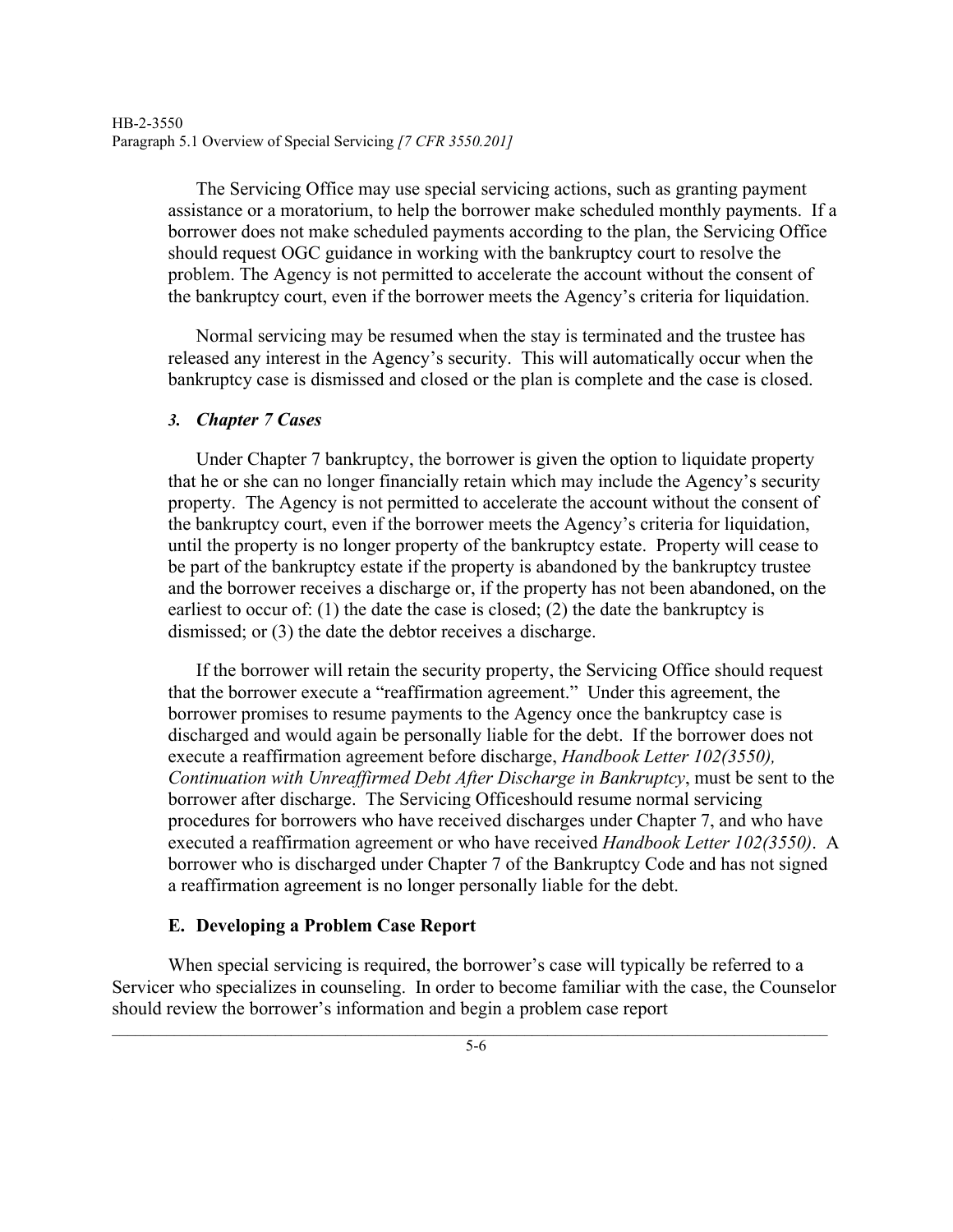#### Paragraph 5.1 Overview of Special Servicing *[7 CFR 3550.201]*

The problem case report is an automated screen that consolidates basic information about the loan and borrower. While some information may not be available when the problem case report is started, all information should be provided before a recommendation for liquidation is made. The problem case report:

- Summarizes the status of the loan and the servicing actions taken or considered;
- Identifies delinquent taxes and other liens against the security, all borrowers and cosigners, and any others who may have an interest in the property;
- Provides information on borrower income and assets and the value of the security property;
- Makes recommendations regarding foreclosure and how other lien holders will be handled.

The problem case report is a living document. It should be updated at key points in the servicing process to summarize all servicing actions that are taken. In this way, the problem case report can serve as an organized reference to the status of the account -- making it easy for the Counselor to review the case and discuss it with supervisors. When the Counselor determines that the borrower cannot be successful or if the borrower fails to cooperate by refusing: (1) to provide information; (2) to agree to a reasonable repayment schedule for the deficiency; or (3) to meet the terms of the agreed upon delinquency workout agreement, the Counselor will complete the problem case report and make a recommendation for liquidation when it is in the best interest of the Government. The problem case report will be submitted to the Counselor's supervisor for review and approval.

## **5.2 DELINQUENCY WORKOUT AGREEMENTS** *[7 CFR 3550.205]*

Delinquency workout agreements permit borrowers to stop liquidation action by agreeing to pay, in addition to the scheduled payment, an extra amount that will bring the account current within 2 years or the remaining term of the loan, whichever is shorter.

## **A. Eligibility**

Delinquent borrowers with either program or nonprogram loans may be eligible for a delinquency workout agreement. However, a Servicer cannot approve more than one agreement with a particular borrower within a 2-year period without approval from a supervisor. As a condition for approval of a delinquency workout agreement, monthly pay borrowers must be on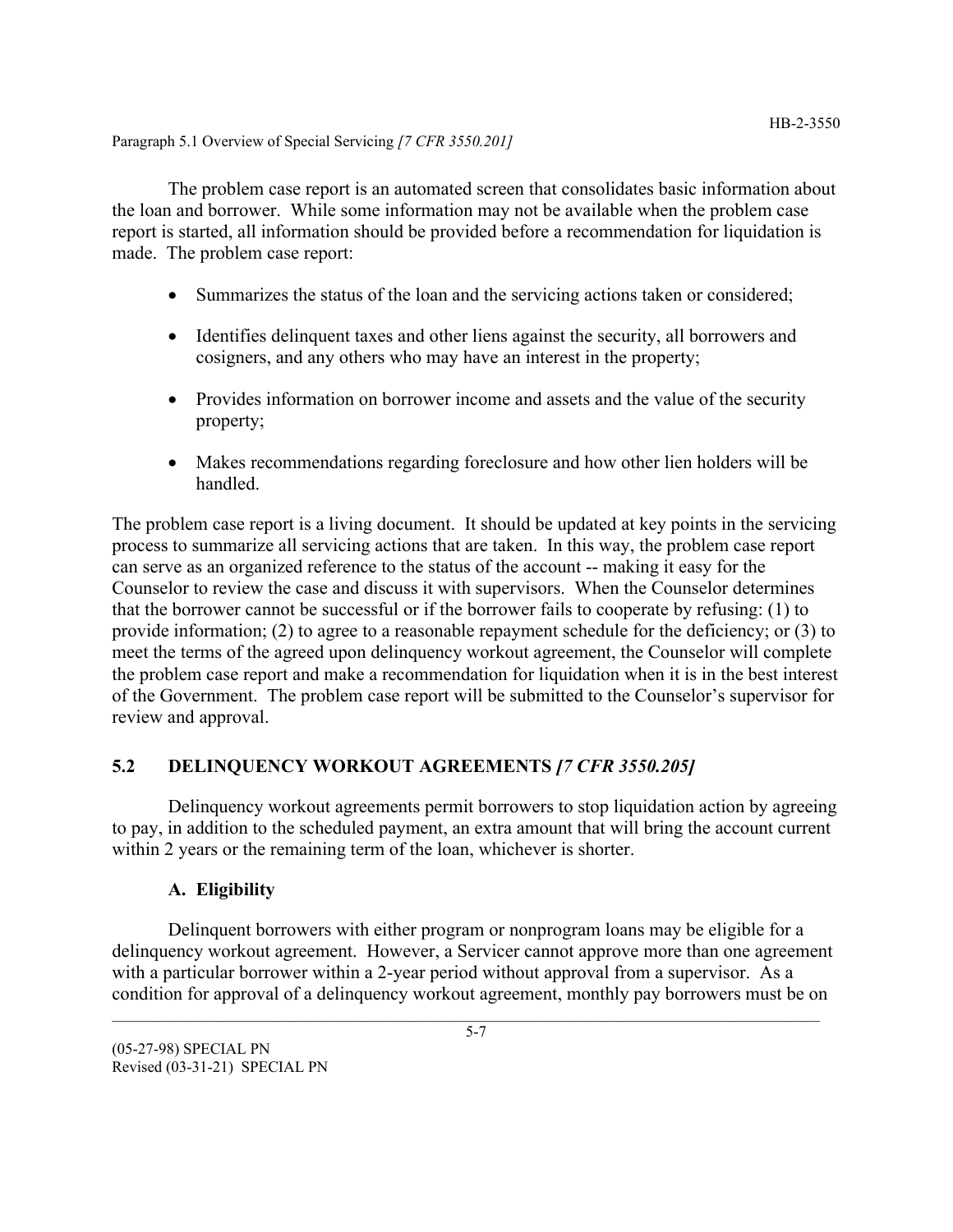escrow and annual-pay borrowers with monthly income must convert to a monthly payment schedule and be on escrow.

# **B. Related Servicing Actions**

Before proceeding with a delinquency workout agreement, it is important to understand the reasons for the delinquency. If the borrower has had difficulty making regular payments because the borrower lost income or had unexpected expenses, a delinquency workout agreement alone will not solve the problem. In such cases a moratorium, rather than a delinquency workout agreement, may be the

## **Realistic Promises to Pay**

An important aspect of a Servicer's counseling role is to help borrowers avoid entering into unrealistic delinquency workout agreements. Delinquency workout agreements should not be used unless available information supports the borrower's promise to pay.

appropriate servicing strategy. For eligible borrowers, new or additional payment subsidy also may be needed.

# **C. Processing Delinquency Workout Agreements**

## *1. Determining a Reasonable Payment*

Any time a borrower requires over 60 days to repay a delinquency, the Servicing Office conducts an analysis of the borrower's financial circumstances based upon necessary and essential family expenses to determine a reasonable monthly payment amount and repayment term (not to exceed 24 months). The borrower should provide to the Servicing Office the necessary information for the analysis. To determine an amount for the delinquency workout agreement, a ratio of 41 percent of annual income will be used. After determining 41 percent of the borrower's annual income, subtract the annual amount for principal, interest, real estate taxes, and insurance, child support payments, and installments on consumer and medical debts which will require longer than 6 months to repay. The amount remaining will be used to establish a delinquency workout agreement. In situations where the balance will not pay off the delinquency within 24 months, or there is a negative balance, a delinquency workout agreement will not be established, unless the borrower firmly asserts that they can repay the delinquency within 24 months

# *2. Confirming the Agreement*

For borrowers who agree to pay delinquent amounts within 30 days, the reaffirmation agreement must be documented. Borrowers who need more

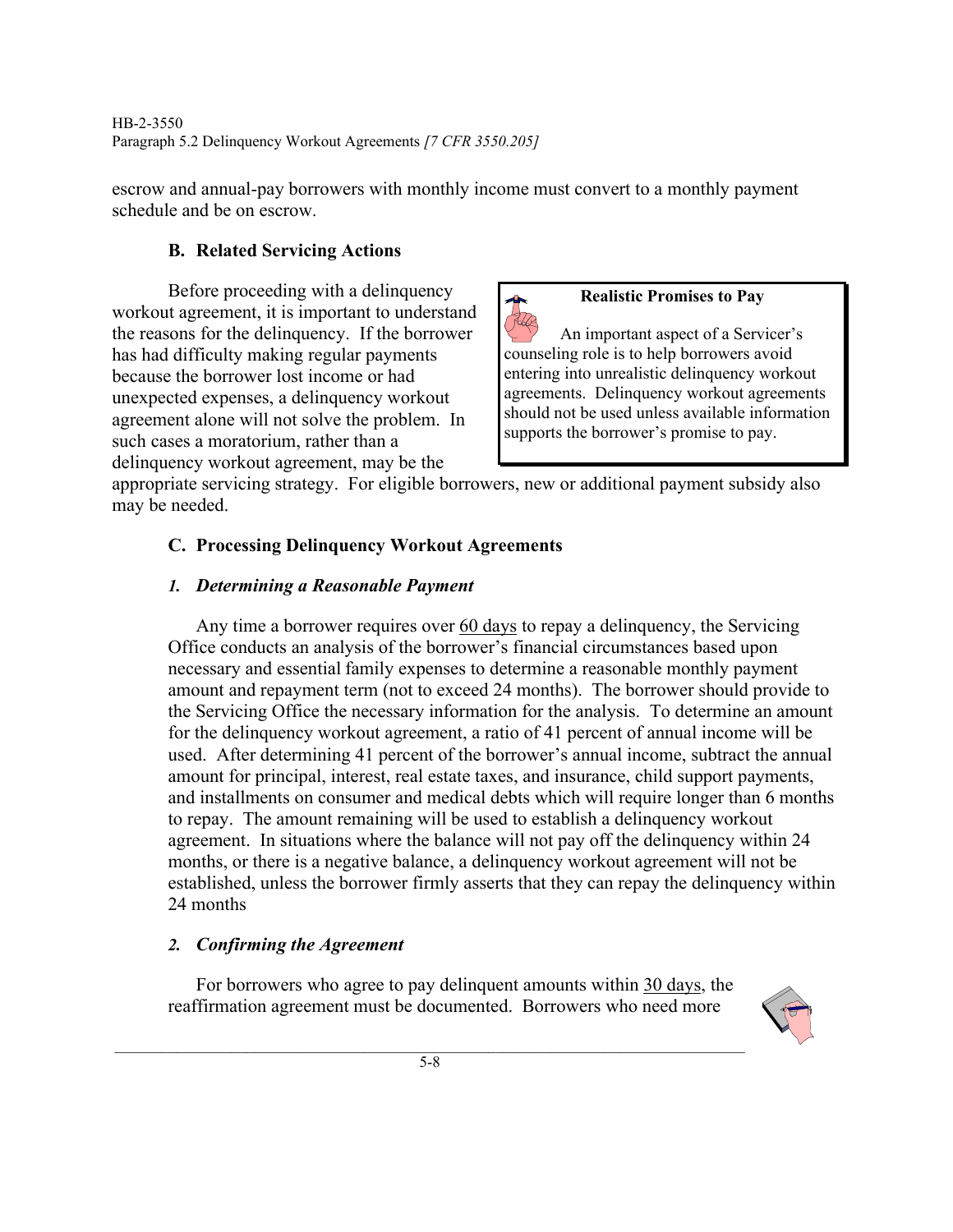than 30 days to repay a delinquency must be sent a letter confirming the repayment agreement. Borrowers who require a formal delinquency workout agreement (any agreement that exceeds 60 days) will receive an adjusted billing statement that itemizes the additional amount to be paid.

#### *3. Late Fees on Delinquency Workout Agreements*

Late fees accrued during the term of the agreement will be waived for months in which the borrower pays according to the agreement.

#### *4. Borrower Failure to Pay*

If a borrower who's required to make payments under a delinquency workout agreement is more than 30 days past due, the agreement is automatically canceled. If the borrower's failure to comply with the terms of the agreement is the result of additional financial problems, additional servicing options may be considered. If the borrower is unwilling to comply with the agreement or if, even with all available servicing options, the account cannot be brought current, the loan should be liquidated.

#### *5. Bringing the Account Current Through Reamortization*

Borrowers who have been successfully paying the amounts due under a delinquency workout agreement may be offered the opportunity to have the outstanding balance reamortized over the remaining term of the loan. To be eligible for reamortization: (1) the remaining term of the delinquency workout agreement must be at least 12 months; and (2) the borrower must have been making full payments without incurring any late fees for at least 6 months.

As a condition of reamortization, annual-pay borrowers with monthly income must convert to a monthly payment schedule, and the borrower must agree to the establishment of an escrow account for taxes, insurance, and related costs. Annual-pay borrowers without monthly income will be encouraged to convert to a monthly payment schedule, but are not required to convert to a monthly schedule or establish an escrow.

#### **5.3 USING PAYMENT ASSISTANCE AS A SPECIAL SERVICING ACTION** *[7 CFR 3550.204]*

Payment assistance is offered as part of a special servicing strategy to help prevent future delinquent payments by adjusting the monthly payment to an amount the borrower can afford.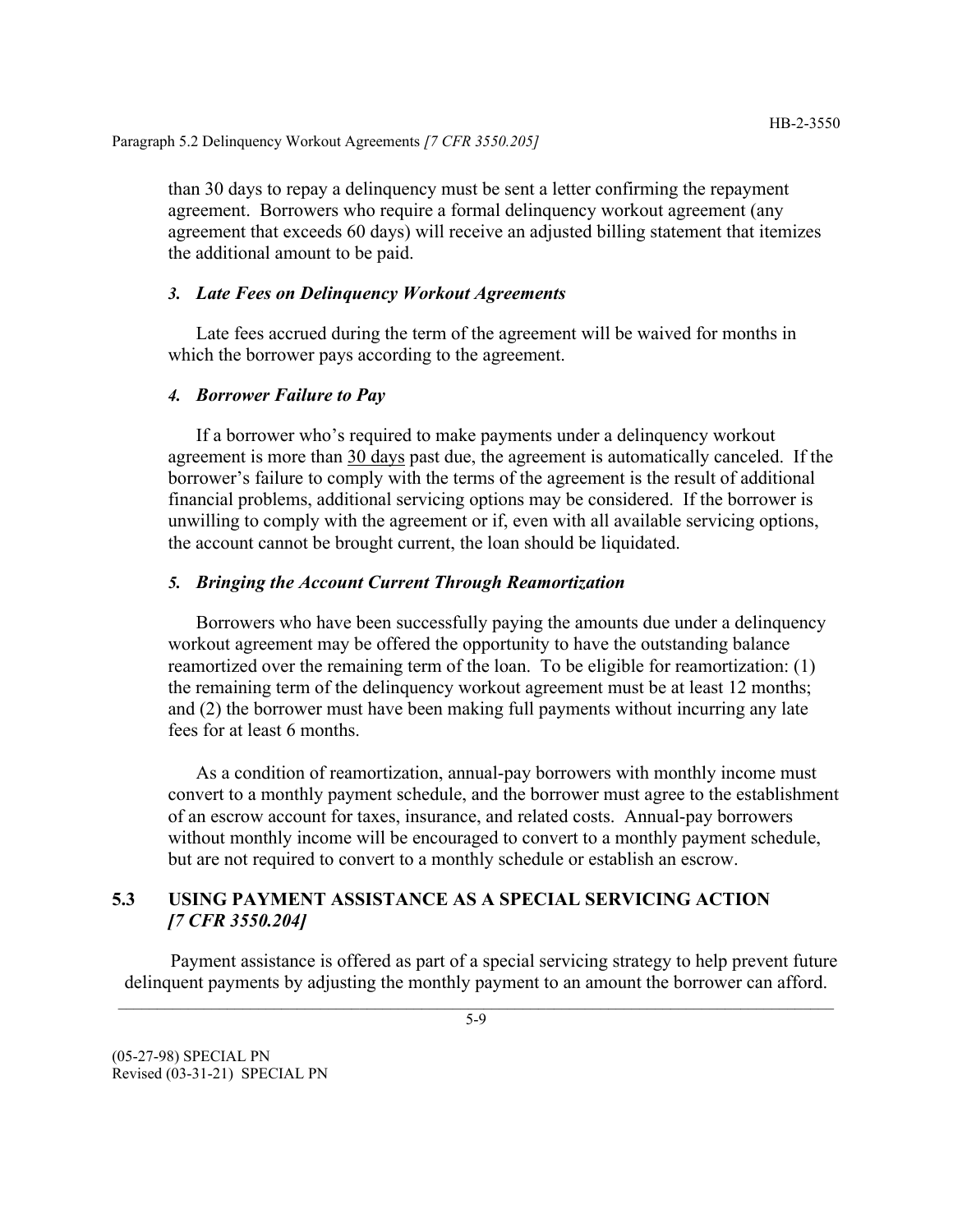HB-2-3550 Paragraph 5.3 Using Payment Assistance as a Special Servicing Action *[7 CFR 3550.204]*

However, providing payment assistance alone will not cure a delinquency. Therefore, payment assistance must be used in conjunction with either a delinquency workout agreement or a moratorium. Detailed instructions for processing payment assistance are provided in Chapter 4.

## **A. Refinancing Loans to Permit Payment Assistance**

Payment assistance cannot be provided in conjunction with loans made before August 1, 1968, or with loans made on above-moderate or nonprogram terms. However, borrowers who are in danger of losing their homes due to circumstances beyond their control may be permitted to refinance their loans to enable them to obtain payment assistance. Before proposing that a loan be refinanced, the Servicer should consider whether other servicing actions can solve the problem without payment assistance. If not, the Servicer must consider whether the payment assistance that will be provided, plus any other available servicing actions, will be sufficient to remedy the delinquency and place the borrower in a position to remain current on the new loan. To do so, the Servicer should:

- Confirm that the borrower would be income-eligible for payment assistance following the procedures in Chapter 4; and
- Use LoanServ to estimate the borrower's monthly payments if the loan were refinanced.

If refinancing the loan appears feasible, the Servicing Office should request that the appropriate Field Office originate the new loan. No additional servicing actions are taken on the account until the Field Office makes a determination about refinancing the loan.

## **B. Servicing Actions While the Request for Payment Subsidies Is Processed**

During the time that it takes to receive and verify income data and determine that the family is eligible for payment assistance, the account continues to accrue late fees.

# **5.4 PROTECTIVE ADVANCES** *[7 CFR 3550.206]*

The Agency may advance funds to pay for fees and services that are needed to protect the Government's interest in either program or nonprogram property. Protective advances are generally only considered when the Agency cannot provide a subsequent loan for such purpose to the borrower. This could occur because the borrower does not meet current eligibility requirements, a lack of funds, or an unwillingness of the borrower to cooperate. When the Servicing Office

becomes aware that a borrower may need a subsequent loan or protective advance, they will refer the case to the Field Office, and cue the Field Office accordingly. The Agency recovers the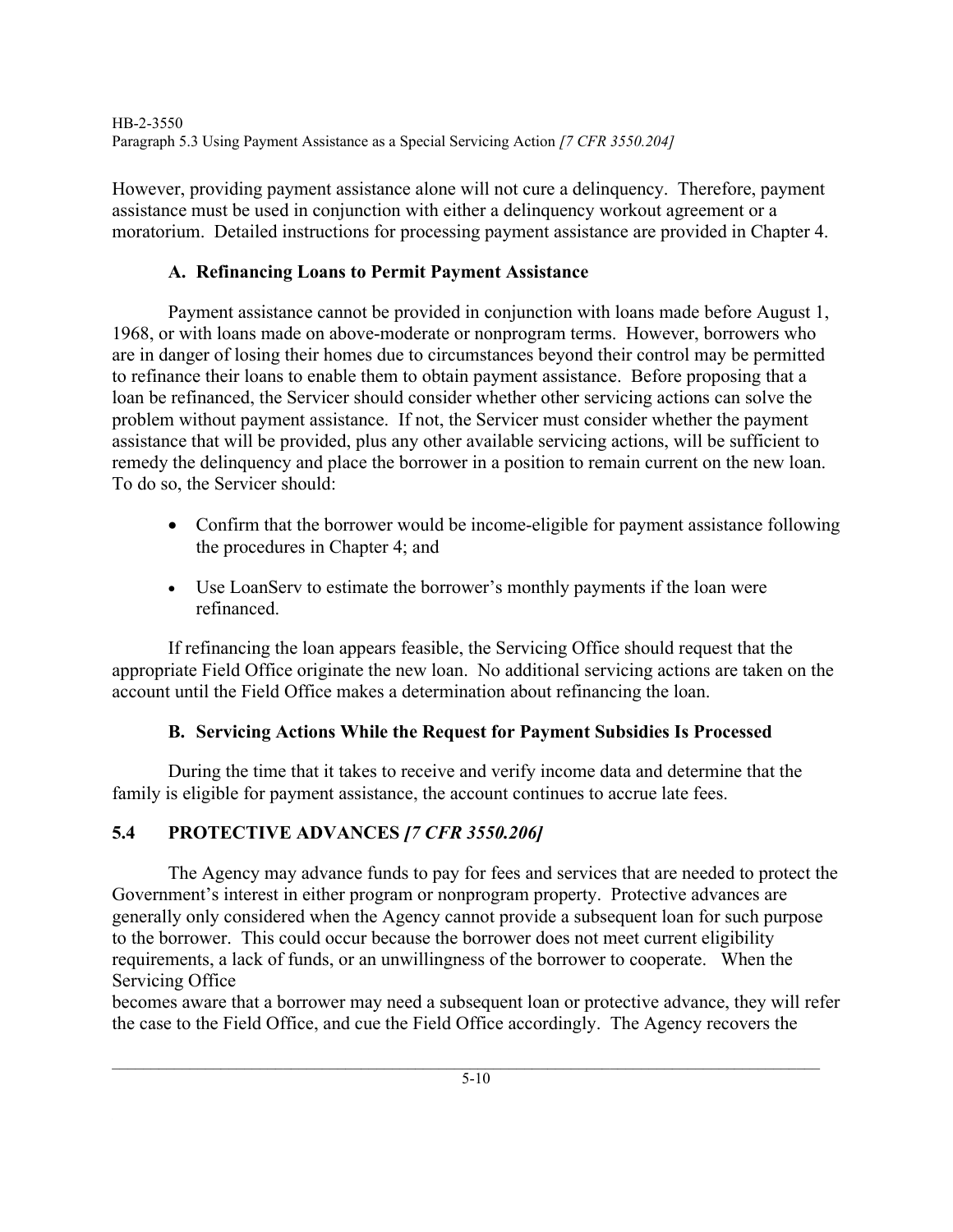#### Paragraph 5.4 Protective Advances *[7 CFR 3550.206]*

amounts advanced by charging the borrower's account. Amounts advanced are due with the next scheduled payment. If the borrower is unable to repay the advance in a lump sum, the Field Office may request that the Servicing Office schedule repayment consistent with the borrower's ability to pay or reamortize the loan.

#### **A. Advances for Property Repairs**

Protective advances for property repairs are made only to protect the Government's interest in the security property and should be considered only if the repairs cannot be financed through a subsequent loan. Advances will bear interest at the promissory note rate of the loan against which they are charged. Advances for borrowers with multiple loans secured by the same property should be charged against the largest loan.

#### *1. Determining the Need for Repairs*

The need for repairs may be identified by either the borrower, Field Office, or the Servicing Office. Field Offices are responsible for completing an inspection of the property, an environmental review, developing a description of the work required, preparing a cost estimate, and approving the protective advance.

#### *2. Alternative Sources of Funding*

Before processing the advance, the Field Office must first determine whether it appears that the borrower qualifies for a subsequent loan. If a subsequent loan appears feasible, the Field Office will process a loan application immediately. If the need for a protective advance is so urgent or if it is clearly apparent that the borrower would not qualify for a loan, is uncooperative, or that a protective advance is more appropriate, the Field Office must document why alternatives were not feasible and why the repairs are needed to protective the Government's interest when processing an advance. Protective advances will be reported to the IRS as income to the vendor and IRS Form 1099 will be generated. In no case will the borrower or a RD employee be listed as the vendor.

#### **B. Advances for Other Purposes**

In order to protect the Government's interest, protective advances also may be used for other purposes. These types of advances will be processed and approved by Field Offices or the Servicing Office, as appropriate. Field Staff will coordinate efforts with the Servicing Office for any loan that is still under the jurisdiction of the Servicing Office. Protective advances for other purposes include such items as:

• Paying off a prior lien holder who intends to foreclose in cases where the Agency is a junior lien holder.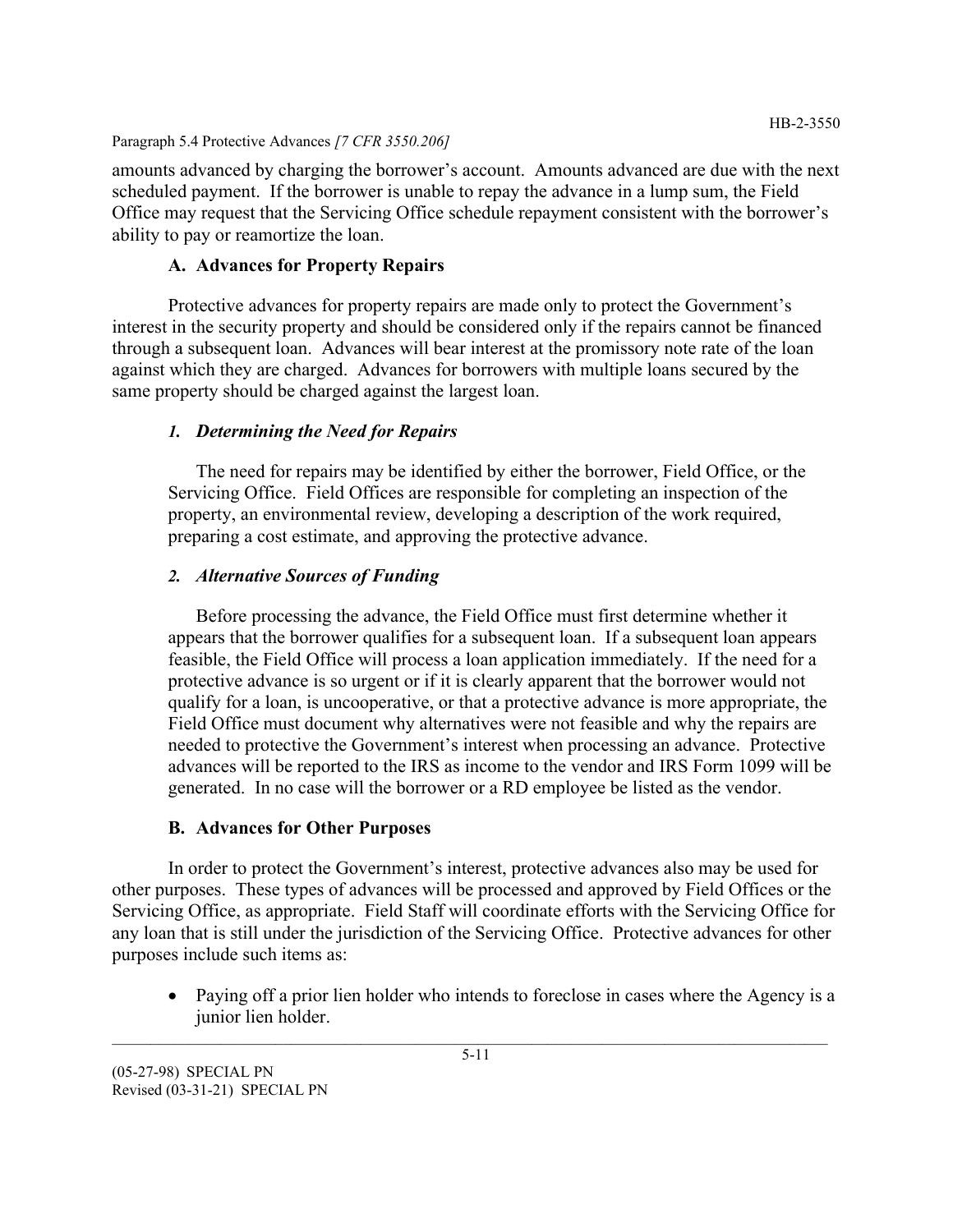- Paying taxes or insurance premiums; or
- Paying for local assessments.

# **5.5 MORATORIUMS** *[7 CFR 3550.207]*

A moratorium is an agreement between the Agency and a program borrower to suspend the requirement for the borrower to make payments for up to a 2-year period. A moratorium is intended to help a borrower who is experiencing *temporary* financial difficulties avoid foreclosure. Before considering a moratorium, a borrower must first be considered for payment subsidy, or if currently receiving a payment subsidy, an increase in such assistance. A nonprogram borrower is not eligible for a moratorium.

When a borrower with a leveraged/participation loan is approved for a moratorium they should be informed that it is their responsibility to continue making payments on the leveraged/participation loan. If the borrower's loss or decrease in income prohibits them from paying the other mortgage payment consideration can be given to paying off the leveraged/participation lender.

## **A. Eligibility**

For a borrower to be eligible for a moratorium, all of the following conditions must be met:

> • Due to circumstances beyond the borrower's control, the borrower is temporarily unable to continue to make scheduled payments because:

#### **Multiple Moratoriums**

A borrower may be eligible for more than 1 moratorium over the life of the loan. No waiting period between moratoriums is required *if* new circumstances qualify the borrower for a new moratorium at the end of a moratorium.

- $\Diamond$  The borrowers repayment income fell by at least 20 percent within the past 12 months. The change in repayment income is based only on the income of parties to the note who are living in the household, or
- ◊ The borrower must pay unexpected and unreimbursed expenses resulting from the illness, injury, or death of the borrower or a family member, or
- ◊ The borrower must pay unexpected and unreimbursed expenses resulting from damage to the security property in cases where adequate hazard insurance was not available or was prohibitively expensive.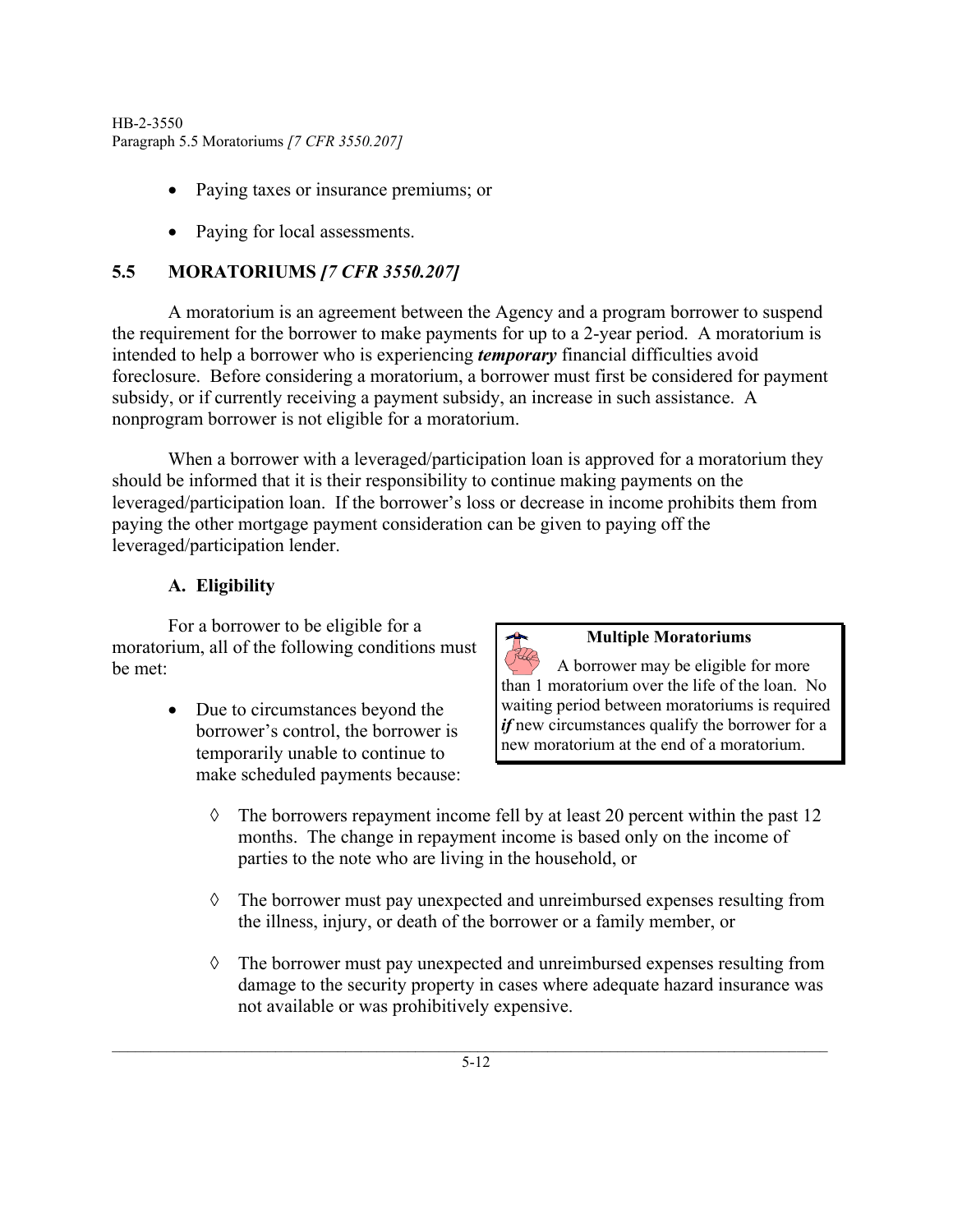- The borrower occupies the dwelling, unless RHS determines that it is uninhabitable or the borrower may be temporarily absent, and
- The borrower's account is not currently accelerated, and
- The loan was written on program terms.

## **B. Initiating the Request for a Moratorium**

Although some borrowers may be knowledgeable enough to request a moratorium, more typically the Servicing Office will recognize that a borrower is a candidate for a moratorium and propose it to the borrower. Regardless of which party initiates the discussion, the borrower must request the moratorium and provide financial information to enable the Servicing Office to determine whether the borrower's new financial circumstances support the request for a moratorium. The Servicer should carefully document the request. Moratoriums are not available to nonprogram borrowers.

## **C. Evaluating and Acting on the Request**

A moratorium is not an appropriate servicing tool for borrowers whose circumstances have changed in such a way that it is unrealistic to anticipate recovery within the maximum moratorium period. Both the borrower's plans and the Servicer's judgment enter into this decision. To evaluate the situation, the Servicer must:

> • Determine whether the borrower may be eligible for payment assistance or, if already on a payment subsidy, for an increase in such assistance.



#### **Four Key Steps In Evaluating a Moratorium Request**

- Confirm the facts of the case.
- Determine whether a moratorium is the appropriate remedy.
- Determine if borrower is protected by the SCRA Act of 2003
- Determine an appropriate monitoring schedule.
- If it is determined that the borrower cannot make the scheduled payments, determine whether the cause is due to reasons beyond the borrower's control;

Conduct a financial analysis to determine whether, given the new circumstances, the borrower is unable to make the scheduled payment;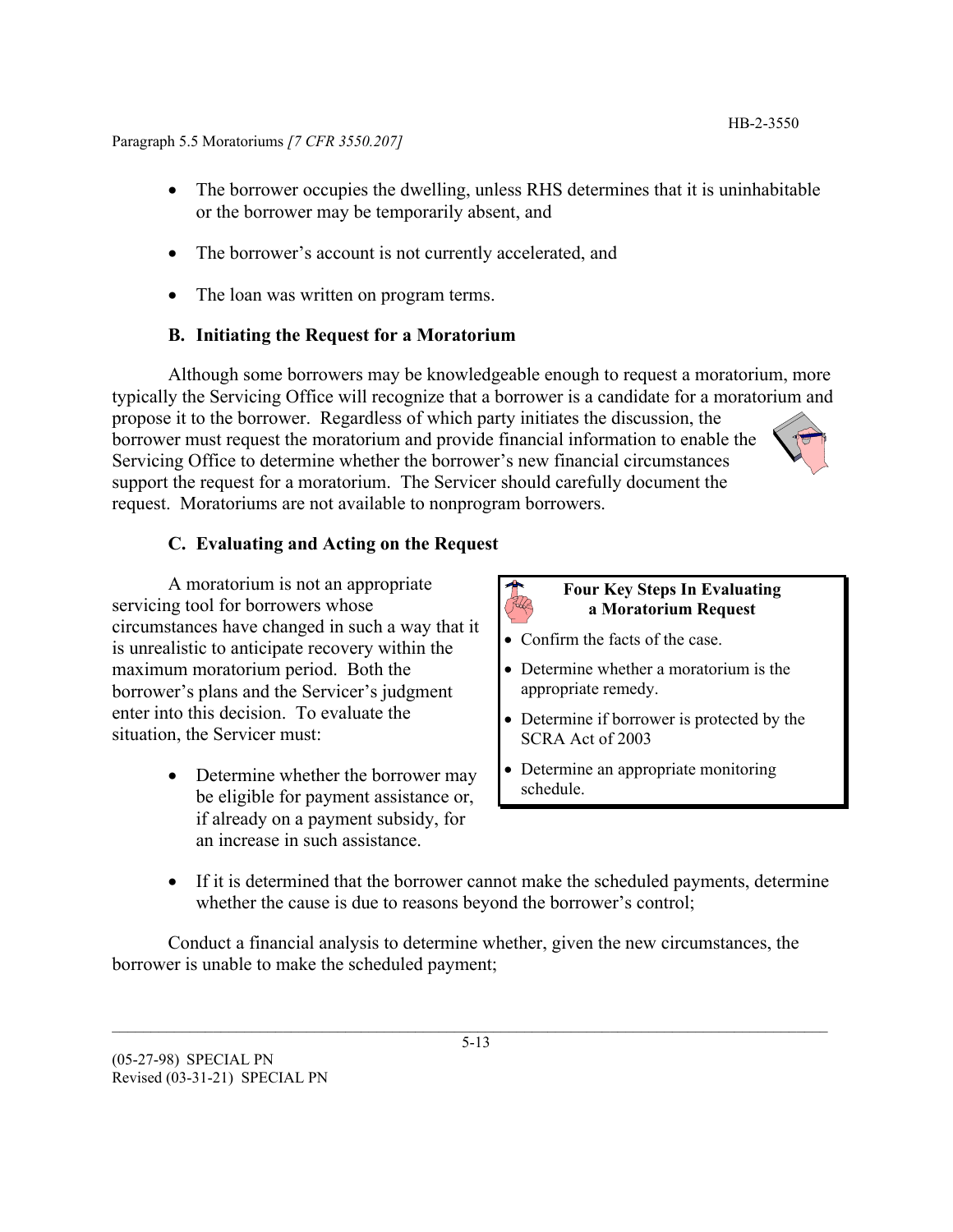- Determine whether there is reason to believe that the borrower's financial problems are temporary -- that is, can be sufficiently resolved within 2 years to enable the borrower to resume making scheduled payments; and
- If the borrower's request is approved, notify the borrower in writing; or
- If the borrower's request is rejected, notify the borrower and provide information about the appeal process described in Paragraph 1.9.
- If a leveraged/participation loan is involved, determine if the borrower can continue to make the other lieholders loan payments;
- If the borrower cannot make the leveraged/participation loan payments determine if the loan should be paid off with a protective advance prior to granting a moratorium.

# **D. Monitoring Borrower Accounts During the Moratorium**

Moratoriums are permitted only for as long as the borrower's circumstances prevent repayment of the loan. Borrowers are required to report changes in the circumstances on which the moratorium is based. For example, if a moratorium is granted because a borrower loses a job, the Agency must be notified when the borrower finds employment

Borrower eligibility for a continuation of the moratorium should be reviewed at least once every 6 months. The precise schedule should be worked out based on the borrower's individual situation. For borrowers who receive payment subsidy, one of the semiannual reviews should be conducted simultaneously with the annual income re-examination.

When the moratorium is linked to unexpected expenses, the borrower periodically must submit evidence to document that those debts are being paid. Acceptable forms of documentation include certifications from the payee, copies of paid receipts, or canceled checks or money orders. If a borrower will continue to make payments on a leveraged/participation loan, the Servicing Office must verify with the other lender that the payments are being made each month

## **E. Cancellation of a Moratorium**

The Servicing Office should cancel the moratorium if:

• The borrower does not respond to a request for financial information;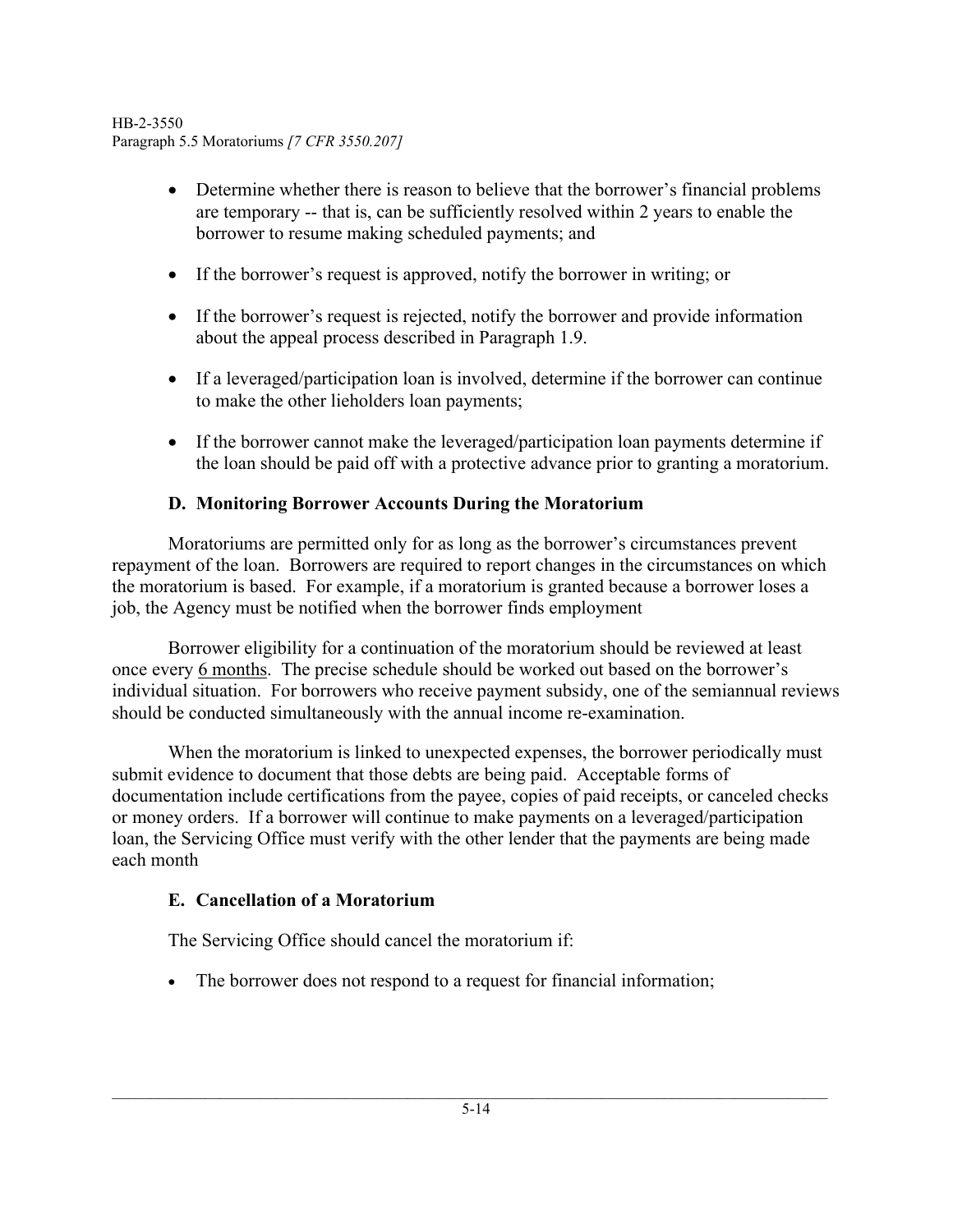- The Agency receives information indicating that the moratorium is no longer required; or
- The moratorium was granted due to unexpected and unreimbursed expenses, and the borrower cannot show that an amount at least equal to the deferred payments has been applied toward the expenses.

If a cancellation is required, the Servicing Office must notify the borrower. If a borrower provides the information necessary to justify continuance of the moratorium within 30 days of the notification, the Servicing Officeshould continue the moratorium.

## **F. Resumption of Payments**

At least 60 days before the moratorium is scheduled to expire, the Servicing Office should review the borrower's account to determine whether the borrower is able to resume making scheduled monthly payments. Unless current income data is available, the borrower must provide updated financial information.

## *1. Reamortization*

When the borrower is able to resume scheduled payments, but is unable to bring the account current immediately, the loan will be reamortized to include the amount deferred during the moratorium. As a condition of reamortization, monthly payment borrowers not currently on

**SCRA OF 2003**

Original mortgage interest rate must be restored prior to reamortization for borrowers protected by the Act. Reduce mortgage interest rate to 6% upon completion of the reamortization if borrower is on active duty.

escrow and annual-pay borrowers with monthly income must convert to a monthly payment schedule. They must also agree to the establishment of an escrow account.

## *2. Forgiving Interest*

If the new monthly payment, after consideration of the maximum amount of payment subsidy available to the borrower, exceeds the borrower's repayment ability, interest accrued during the moratorium period may be forgiven. The amount of interest to be forgiven is limited to the amount required to demonstrate repayment ability.